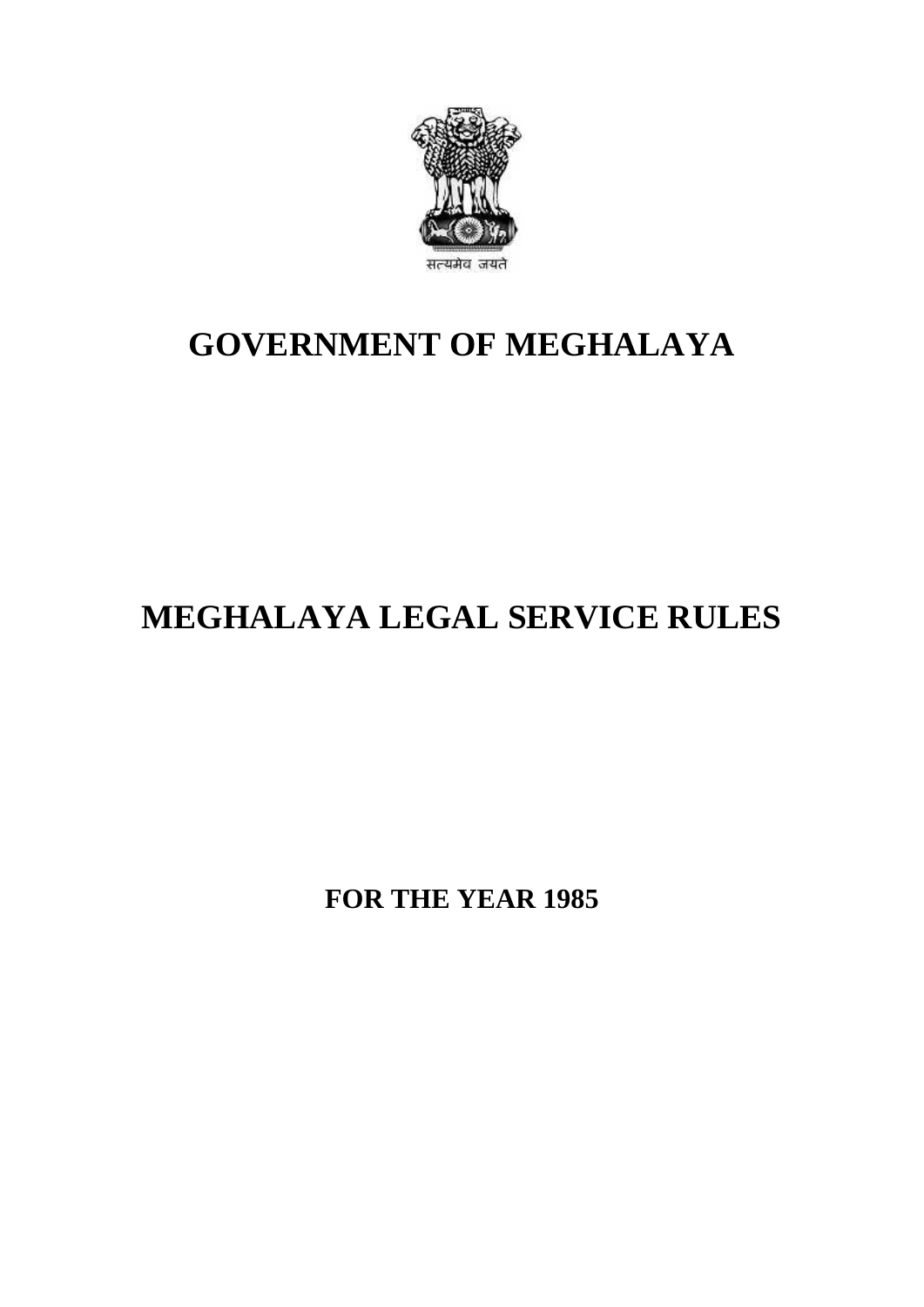### The 1<sup>st</sup> June 1985

The 1<sup>st</sup> June 1985<br> **No. LJ.(A)138/76/129**—In exercise of the powers conferred by the proviso to Article 309 of<br>
the Constitution of India the Governor of Meghalaya is pleased to make the following Rules The 1<sup>st</sup> June 1985<br>No. LJ.(A)138/76/129—In exercise of the powers conferred by the proviso to Article 309 of<br>the Constitution of India the Governor of Meghalaya is pleased to make the following Rules<br>for regulating the re for regulating the recruitment and conditions of service of persons appointed to the Meghalaya Legal Service, namely: the Constitution of India the Governor of Meghalaya is pleased to make the following Rules<br>for regulating the recruitment and conditions of service of persons appointed to the<br>Meghalaya Legal Service, namely:-<br>**THE MEGHALA** 

1. **Short title and commencement**—(1) These rules may be called the Meghalaya Legal Service Rules, 1985.

(2) They shall come into force the date of their publication in the Official Gazette.

- 2. **Definitions**—In these rules, unless there is anything repugnant in the subject or context—
	- (a) "Appointing Authority" means the Governor of Meghalaya;
	- (b) "Commission" means the Meghalaya Public Service Commission;
	- (c) "Committee" means either the Departmental Promotion Committee or the Committee constituted under rule 11 as the case may be;
	- (d) "Government" means the Government of the State of Meghalaya;
	- (e) "Governor" means the Governor of Meghalaya;
	- (f) "Member of the Service" means a person appointed or deemed to have been appointed under these rules to any post in the Service;
	- (g) "Rules" means the Meghalaya Legal Service Rules, 1985.
	- (h) "Service" means the Meghalaya Legal Service constituted under these rules;
	- (i) "Schedule" means the Schedule appended to these rules; and
	- (j) "Year" means a Calendar Year.
- 3. **Constitution of the Service**—There shall be constituted a Service to be known as the (h) "Service" means the Meghalaya Legal Service constituted under these rules;<br>
(i) "Schedule" means the Schedule appended to these rules; and<br>
(j) "Year" means a Calendar Year.<br> **Constitution of the Service**—There shall b
- (i) "Schedule" means the Schedule appended to these rules; and<br>
(j) "Year" means a Calendar Year.<br> **nstitution of the Service**—There shall be constituted a Service to be known as the<br>
ghalaya Legal Service consisting of th any of the posts shown in the Schedule and every such person shall be deemed to have been appointed under these rules; and Meghalaya Legal Service consisting of the following persons, namely—<br>
(a) Persons who immediately before the commencement of these rules are holding<br>
any of the posts shown in the Schedule and every such person shall be de
	-
- the Governor may from time to time determine.

have been appointed under these rules; and<br>
(b) Persons appointed to the Service in accordance with the provisions of these rules.<br> **Composition of the Service**—(1) The Service shall consist of such categories of posts as<br> and categories of posts, namely— **Composition of the Service**—(1) The Service shall consist of such categories of posts as<br>the Governor may from time to time determine.<br>(2) The Service shall, at the commencement of these rules, consist of the following g Composition of the Service (1)<br>the Governor may from time to time<br>(2) The Service shall, at the commer<br>and categories of posts, namely—<br>Grade II Department.<br>(b) Draftsman and (b) Draftsman and Joint Secretary to the Government Law<br>Department.<br>(b) Draftsman and Joint Secretary to the Government Law<br>Department.

- - - Department.
- and categories of posts, namely—<br>
Grade I (a) Legal Remembrancer and Secretary to the Government Law<br>
Grade II (c) Deputy Legal Remembrancer and Deputy Secretary to the<br>
Grade III (c) Deputy Legal Remembrancer and Deputy S Government Law Department
- Grade II Department.<br>
(b) Draftsman and Joint Secretary to the Government Law<br>
Department.<br>
Grade III (c) Deputy Legal Remembrancer and Deputy Secretary to the<br>
Government Law Department<br>
Grade IV (d) Assistant Legal Remem Draftsman and Joint Secretary<br>Department.<br>Deputy Legal Remembrancer and<br>Government Law Department<br>Assistant Legal Remembrancer ar<br>Government, Law Department<br>Law Officers Department.<br>
(c) Deputy Lega<br>
Government<br>
(d) Assistant Le<br>
Government,<br>
(e) Law Officers
	-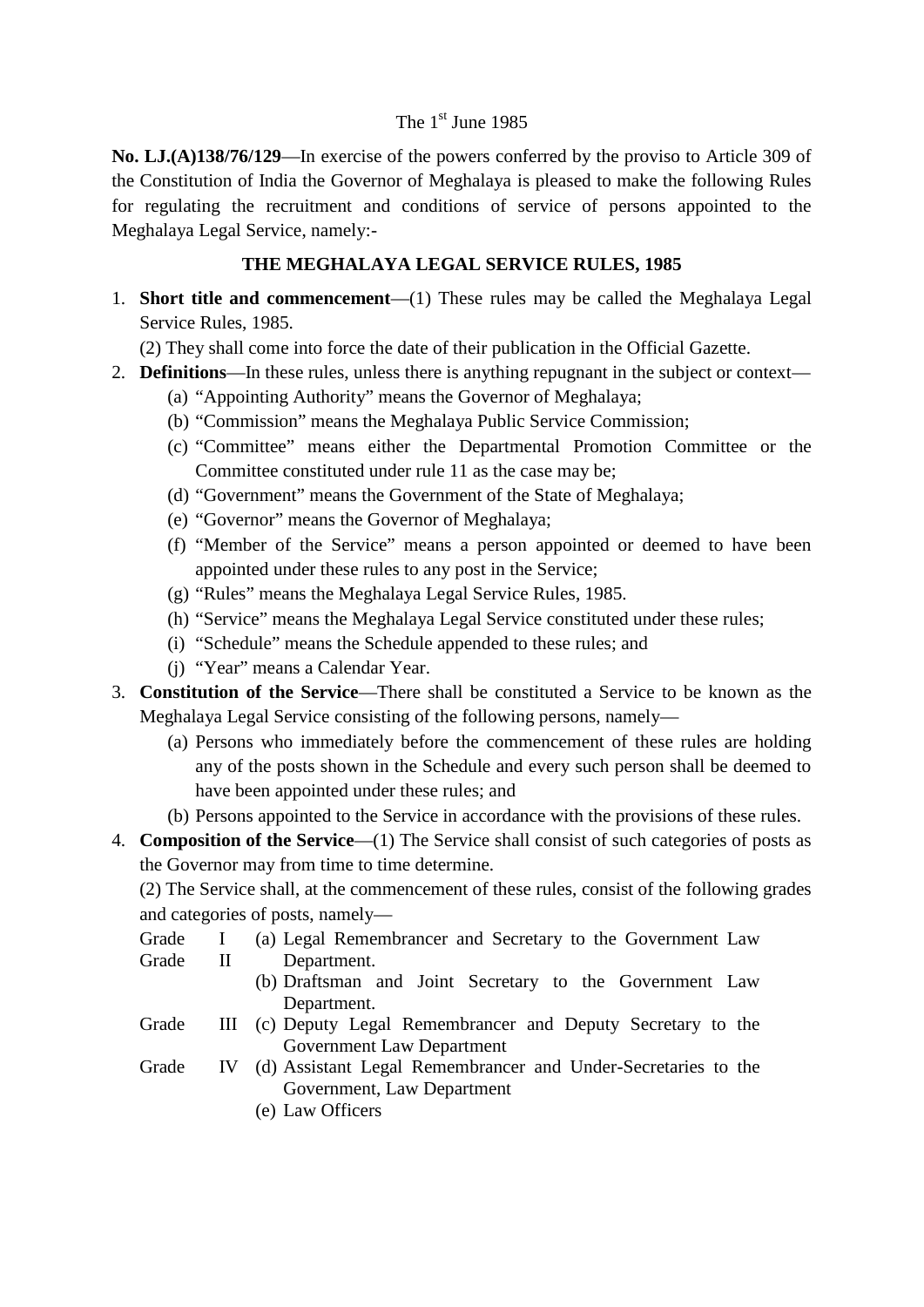2<br>
(3) Each of the categories of posts in sub-rule (2) shall for an independent cadre.<br>
Members of any category shall have no claim for appointment to a higher category except<br>
in accordance with the provisions of these r in accordance with the provisions of these rules.

5. **Strength of the Service**—(1) The strength of the Service and the posts therein shall be as the Governor may from time to time determine.

shall be as shown in the Schedule.

6. **Appointment to the post of Legal Remembrancer and Secretary Law**—Appointment to the post of Legal Remembrancer and Secretary, Law shall be made by promotion from the Select List prepared under rule 14 from amongst the Draftsman and Joint Secretaries Law who have rendered not less than five years of service as a Draftsman and Joint Appointment to the post of Legal Remembrancer and Secretary Law—A<br>to the post of Legal Remembrancer and Secretary, Law shall be made by pron<br>the Select List prepared under rule 14 from amongst the Draftsman and Joint<br>Law w

Provided that if no suitable candidate is available, the Governor may fill up the post by any other method considered necessary, other than by promotion, in consultation with the Commission. 1. Provided that if no suitable candidate is available, the Governor may fill up the post<br>by any other method considered necessary, other than by promotion, in consultation with<br>the Commission.<br>**7. Appointment to the post** 

Provided that if no suitable candidate is available, the Governor may fill up the post<br>by any other method considered necessary, other than by promotion, in consultation with<br>the Commission.<br>**Appointment to the post of Dra** select list prepared under rule 14 from amongst the Deputy Legal Remembrancers and Deputy Secretaries, Law who have rendered not less than four years of service as a Deputy Legal Remembrancer and Deputy Secretary, Law on the first day of the year in which the selection is made: ext list prepared under rule 14 from amongst the Deputy Legal Remembrancers and<br>buty Secretaries, Law who have rendered not less than four years of service as a<br>availy Legal Remembrancer and Deputy Secretary, Law on the fi

by any other method considered necessary, other than by promotion, in consultation with the Commission.

- 8. **Appointment to the post of Deputy Legal Remembrancer and Deputy Secretary,** Provided that if no suitable candidate is available, the Governor may fill up the post<br>by any other method considered necessary, other than by promotion, in consultation with<br>the Commission.<br>**Appointment to the post of Dep** by any other method considered necessary, other than by promotion, in consultation with<br>the Commission.<br>**Appointment to the post of Deputy Legal Remembrancer and Deputy Secretary,**<br>**Law**—Appointment to the post of Deputy L amongst the Assistant Legal Remembrancers and Under-Secretaries, Law who have rendered not less than four years of service as an Assistant Legal Remembrancer and Under-Secretary, Law on the first day of the year in which the selection is made. Law shall be made by promotion from the Select list prepared under Rule 14 from<br>amongst the Assistant Legal Remembrancers and Under-Secretaries, Law who have<br>rendered not less than four years of service as an Assistant Leg
- amongst the Assistant Legal Remembrancers and Under-Secretaries, Law who have<br>rendered not less than four years of service as an Assistant Legal Remembrancer and<br>Under-Secretary, Law on the first day of the year in which t amongst the Law Officers who have rendered not less than four years of service as a Law Officer on the first day of the year in which the selection is made.
- 10. **Recruitment through the Commission**—Appointment to the post of Law Officer shall be made by direct recruitment on the result of the competitive examination to be conducted by the Commission. In case, however, the number of application received in response to the advertisement for the post is small, recruitment may be made by the Commission through interview alone.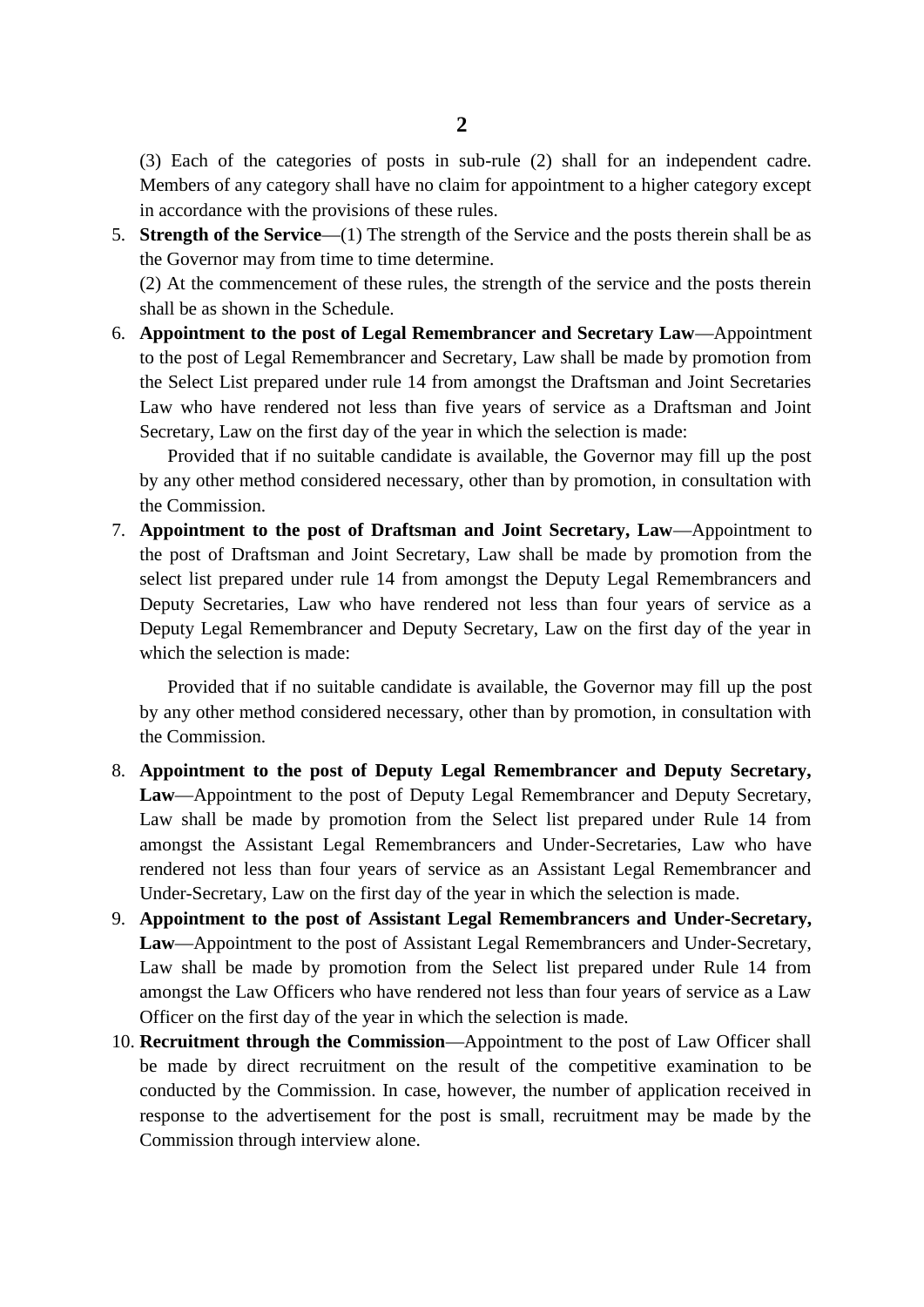11. **Department Promotion Committee**—(1) For the purpose of appointment by promotion under Rule 7, Rule 8 and Rule 9, there shall be a Department Promotion Committee consisting of the following members, namely—

Chairman—Chief Secretary.

Member—Advocate General/Secretary/Additional Secretary, Personnel Department. Member—Special Secretary/Secretary, Finance Department Chairman—Chief Secretary.<br>
Member—Advocate General/Secretary/Additional Se<br>
Member—Special Secretary/Secretary, Finance Department<br>
Member-Secretary—Secretary, Law Department Member—Advocate General/Secretary/Additional Secretary, Personnel Department.<br>
Member—Special Secretary/Secretary, Finance Department<br>
Member-Secretary—Secretary, Law Department<br>
(2) For the purpose of making appointment b

Remembrancer and Secretary, Law under Rule 6 there shall be a Committee consisting of Member-Secretary—Secretary, Law Department<br>
(2) For the purpose of making appointment by promotion to the post of Legal<br>
Remembrancer and Secretary, Law under Rule 6 there shall be a Committee consisting of<br>
the Chief Secr Members and the Committee may devise its own procedure in the discharge of its functions.

12. **Consideration and recommendation by the committee for appointment**—(1) As soon as a case for promotion to any post in the Service arises the Appointing Authority shall send to the respective Committee the Character Rolls, Service records and other relevant records of the officers concerned and such other available information as may be required by the Committee to enable it to consider candidates fir for the promotion.

(2) After due consideration of the merit and seniority of the candidates the Committee shall make its recommendation in respect of such persons considered fit for promotion records of the officers concerned and such other available information as may be required<br>by the Committee to enable it to consider candidates fir for the promotion.<br>(2) After due consideration of the merit and seniority o forwarded by the Committee to the Appointing Authority.

(3) For appointment to the post of Legal Remembrancer and Secretary Law, the Committee shall take into consideration among other things, the person's qualification, integrity, general intelligence, experience in legal affairs, legislative and other drafting work.

13. **Approval of the list by the Appointing Authority**—The Appointing Authority shall consider the list forwarded under sub-rule (2) of Rule 12 along with the Character Rolls and Service records of such persons and approve the list unless it considers any change work.<br> **Approval of the list by the Appointing Authority**—The Appointing Authority shall<br>
consider the list forwarded under sub-rule (2) of Rule 12 along with the Character Rolls<br>
and Service records of such persons and ap comments, if any, of the Committee, may approve the list finally with such modifications as may, in his opinion, considered to be just and proper.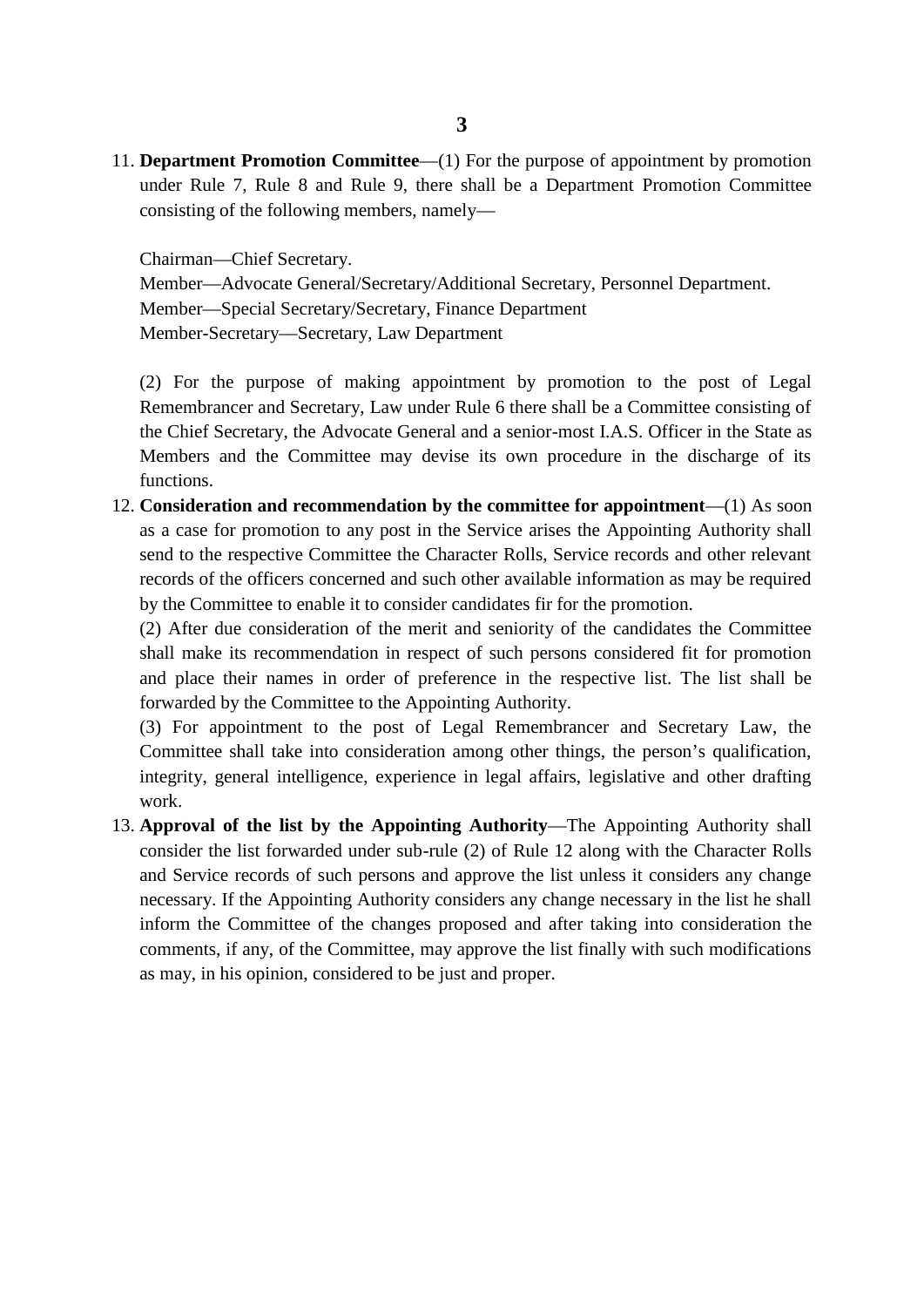14. **Approval of the list by the Commission**—(1) The list so prepared shall be forwarded to the Commission along with the Character Rolls of such persons and with the observation **4**<br>**Approval of the list by the Commission**—(1) The list so prepared shall be forwarded to<br>the Commission along with the Character Rolls of such persons and with the observation<br>of the Appointing Authority, if any, on th **4**<br> **Approval of the list by the Commission**—(1) The list so prepared shall be forwa<br>
the Commission along with the Character Rolls of such persons and with the obse<br>
of the Appointing Authority, if any, on the recommenda (2) The List along the University of the Commission 10.1 The list so prepared shall be forwarded to the Commission along with the Character Rolls of such persons and with the observation of the Appointing Authority, if any

Approval of the list by the Commission—(1) The list so prepared shall be forwarded to<br>the Commission along with the Character Rolls of such persons and with the observation<br>of the Appointing Authority, if any, on the recom The Commission along with the Character Rolls of such persons and with the observation<br>of the Appointing Authority, if any, on the recommendation of the Committee.<br>(2) The Commission shall consider the list along with othe changes proposed and after taking into consideration the comments, if any of the Appointing Authority, shall approve the list finally with such modification as the approve the list unless it considers any change necessary. If the Commission considers that any change is necessary in the list shall inform the Appointing Authority of the changes proposed and after taking into considerat changes proposed and after taking into<br>Appointing Authority, shall approve the<br>Commission may consider to be just and<br>Commission shall form the Select list for th<br>7, Rule 8 or Rule 9, as the case may be.<br>**Period of Validit** 

- 15. **Period of Validity of the Select list**—The Select list shall ordinarily be in force until it is reviewed or revised: provided that in the event of any great lapse in the conduct or Commission shall form the Select list for the purpose of appointment under Rule 6, Rule 7, Rule 8 or Rule 9, as the case may be.<br>**Period of Validity of the Select list**—The Select list shall ordinarily be in force until it Authority may, if he thinks fit, remove the name of any such person from the Select list in the consultation with the Commission. The reason for such action is to be recorded in writing. performance of duties on the part of any person in the Select list, the Appointing<br>Authority may, if he thinks fit, remove the name of any such person from the Select list in<br>the consultation with the Commission. The reaso
- Authority may, if he thinks fit, remove the name of any such person from the Select list in<br>the consultation with the Commission. The reason for such action is to be recorded in<br>writing.<br>**Appointment through Competitive Ex** intervals as the Governor may, in consultation with the Commission from time to time determine. The date and place of the examination or interview shall be fixed by the Commission. interview, as the case may be, for appointment under Rule 10 shall be held at such<br>intervals as the Governor may, in consultation with the Commission from time to time<br>determine. The date and place of the examination or in

Rules and syllabus as the Governor may from time to time make to consultation with the Commission. (2) The examination shall be conducted by the Commission in accordance with such<br>Rules and syllabus as the Governor may from time to time make to consultation with the<br>Commission.<br>(3) Of the number of vacancies to be fille

interview there shall be reservation in favour of candidates belonging to Scheduled Castes and Scheduled Tribes to the extent and subject to the conditions as the Government may Commission.<br>
(3) Of the number of vacancie<br>
interview there shall be reservati<br>
and Scheduled Tribes to the ext<br>
from time to time prescribe.<br>
(4) The Commission shall prep

(4) The Commission shall prepare a list of all candidates who have qualified in the examination or interview in order of merit which shall be determined according to the from time to time prescribe.<br>
(4) The Commission shall prepare a list of all candidates who have qualified in the examination or interview in order of merit which shall be determined according to the aggregate of marks obt equal marks, the Commission shall arrange them in order of their relative merit which shall be determined with due regard to the general suitability of the candidates for published in the Official Gazette.

appointment to the service. The merit list shall be forwarded to the Governor and be published in the Official Gazette.<br>
(5) Inclusion of a candidate's name in the merit list shall confer no right to appointment unless the (5) Inclusion of a candidate's name in the merit list shall confer no right to appointment unless the Governor is satisfied, after such enquiry as may be considered necessary, that

17. **Eligibility for appearing at the Competitive Examination**—(1) In order to be eligible to compete at the examination or interview, as the case may be, a candidate must satisfy the following conditions, namely—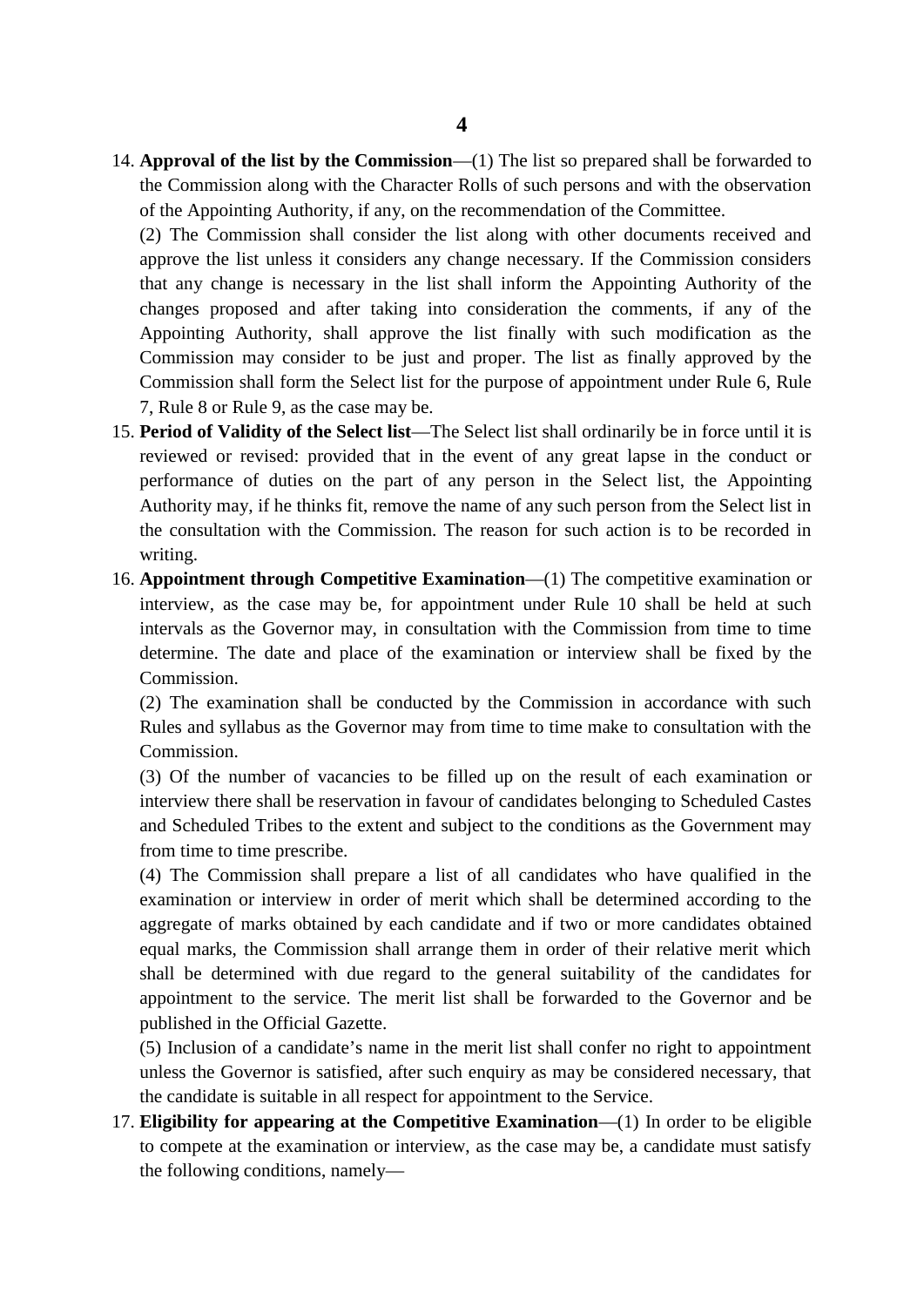- 
- (a) He must be a citizen of India;<br>(b) He must have attained the age of 2 (a) He must be a citizen of India;<br>(b) He must have attained the age of 21 years and must not have exceeded the age of 27 years on the first day of the year in which the advertisement for the post is notified: years on the first day of the year in which the advertisement for the post is notified:

(a) He must be a citizen of India;<br>
(b) He must have attained the age of 21 years and must not have exceeded the age of 27<br>
years on the first day of the year in which the advertisement for the post is notified:<br>
Provided Government from time to time: Provided that the upper age limit in any individual case may be relaxed by the Appointing Authority in accordance with any general or special orders issued by Government from time to time:<br>Provided further that in the case

Provided further that in the case of candidates belonging to the Scheduled Castes and Government from time to time; Scheduled Tribes, the upper age limit will be subject to any relaxation made by Government from time to time;<br>(c) He must hold a Bachelor's Degree in Law from any recognised University; and (d) He must pay the fees prescri

(c) He must hold a Bachelor's Degree in Law from any recognised University; and

(2) The decision of the Commission as to the eligibility or otherwise of a candidate for admission to the examination shall be final and no candidate to whom a certificate of admission has not been issued by the Commission shall be admitted to the examination. 18. The decision of the Commission as to the eligibility or otherwise of a candidate for admission to the examination shall be final and no candidate to whom a certificate of admission has not been issued by the Commission

Governor and shall be notified in the Official Gazette.

admission to the examination shall be final and no candidate to whom a certificate of admission has not been issued by the Commission shall be admitted to the examination.<br> **Appointment to the Service**—(1) Appointment to t appointment, failing which, and unless the Governor extends the period which shall not in all exceed three months, the appointment shall be cancelled. ointment, failing which, and unless the<br>exceed three months, the appointment<br>For appointment to the service, a pe<br>nely, that he—<br>(a) Should be of good character;<br>(b) Should be of sound health and fre

(3) For appointment to the service, a person shall also satisfy the following conditions, namely, that he—

- 
- exceed three months, the appointment shall be cancelled.<br>
For appointment to the service, a person shall also satisfy the following conditions,<br>
ely, that he—<br>
(a) Should be of good character;<br>
(b) Should be of sound healt render him unfit in discharging his duties in the Service; (a) Should be of good character;<br>
(b) Should be of sound health and free from any bodily defect or infirmity which may<br>
render him unfit in discharging his duties in the Service;<br>
(c) Should not have been convicted for any (a) Should be of good character;<br>
(b) Should be of sound health and free from any bodily defect or infirmity which may<br>
render him unfit in discharging his duties in the Service;<br>
(c) Should not have been convicted for any
- 
- special grounds.

(4) No person who attempts to enlist support for his candidature either directly or indirectly by any recommendation, either written or oral or by any other means, shall be appointed to the Service.

19. **Seniority**—(1) The inter-se seniority of members of the Service who immediately before the commencement of these rules are holding any of the posts shown in the Schedule, shall be according to the date of their appointment to the post in the respective cadre.

(2) The inter-se seniority of members appointed to the Service after the commencement of these rules shall be in the order in which their names appear in the Select list mentioned in Rule 14 or, as the case may be, the merit list mentioned in Rule 16. Such shall be according to the date of their appointment to the post in the respective cadre.<br>(2) The inter-se seniority of members appointed to the Service after the commencement<br>of these rules shall be in the order in which t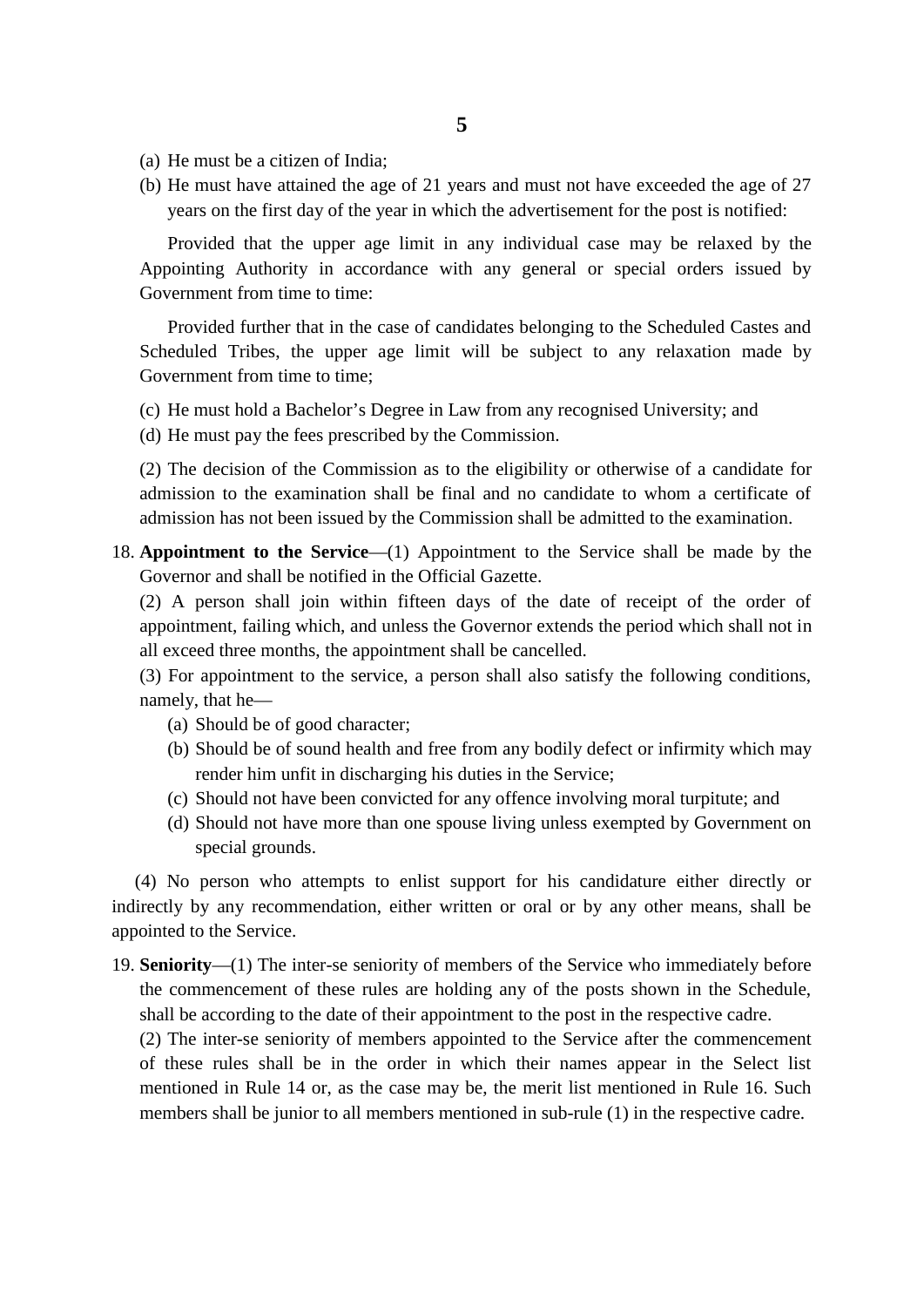20. **Probation and confirmation**—(1) A person appointed to any post in the service after the commencement of these rules, other than a member of the Service appointed by promotion, shall be placed on probation for a period of one year from the date of appointment to such post. The pay of a probationer shall be fixed in accordance with the provision of F.R. 24 of the Meghalaya Fundamental Rules and Subsidiary Rules, 1984:

Provided that the Governor may in suitable cases extend the period of probation by a further period not exceeding one year.

appointment to such post. The pay of a probationer shall be fixed in accordance with the provision of F.R. 24 of the Meghalaya Fundamental Rules and Subsidiary Rules, 1984:<br>Provided that the Governor may in suitable cases period of probation. (2) Unless the Governor otherwise decides and subject to availability of permanent posts, a probationer shall by order of the Governor be confirmed in the Service on completion of the period of probation.<br>(3) A probationer

reverted to his substantive post, if any, if his performance is found not to be satisfactory or if he is otherwise considered unsuitable during or at the end of period of probation, or if on any information received relating to his nationality, age, health, character and antecedents, the Governor is satisfied that the probationer is in-eligible or otherwise unfit for being a member of the service. he is otherwise considered unsuitable during or at the end of period of probation, or if on any<br>information received relating to his nationality, age, health, character and antecedents, the<br>Governor is satisfied that the p

confirmed in the Service and in that post under these rules.

- 21. **Pay Scale**—The Scale of pay including special pay admissible to the members of the Service in different posts are as shown in column 6 of the Schedule subject to revision by Government from time to time.
- 22. **Leave, pension and other conditions of service—**All matters generally relating to pay Pay Scale—The Scale of pay including special pay admissible to the members of the Service in different posts are as shown in column 6 of the Schedule subject to revision by Government from time to time.<br>Leave, pension and Government of corresponding status. 22. **Leave, pension and other conditions of service**—All matters generally relating to pay and allowances, leave, pension, discipline and other conditions of Service shall be regulated by rules and orders as are from time
- any difficulty in the implementation of these rules or where the Governor is satisfied that the operation of any of these rules causes undue hardship in any particular case, the Governor may dispense with or relax any of these rules to such extent and subject to such conditions as he may consider necessary for resolving the difficulty or for dealing with the case in a just and equitable manner: operation of any of these rules causes undue hardship in any particular case, the vernor may dispense with or relax any of these rules to such extent and subject to such ditions as he may consider necessary for resolving t

favourable to him than that provided by any of these rules.

24. **Interpretation of the Rules**—If any question arises relating as to the interpretation of the case in a just and equitable manner:<br>
Provided that the case of any person shall not be dealt with in any manner less<br>
favourable to him than that provided by any of these rules.<br> **Interpretation of the Rules**—If any q decision thereon shall be final.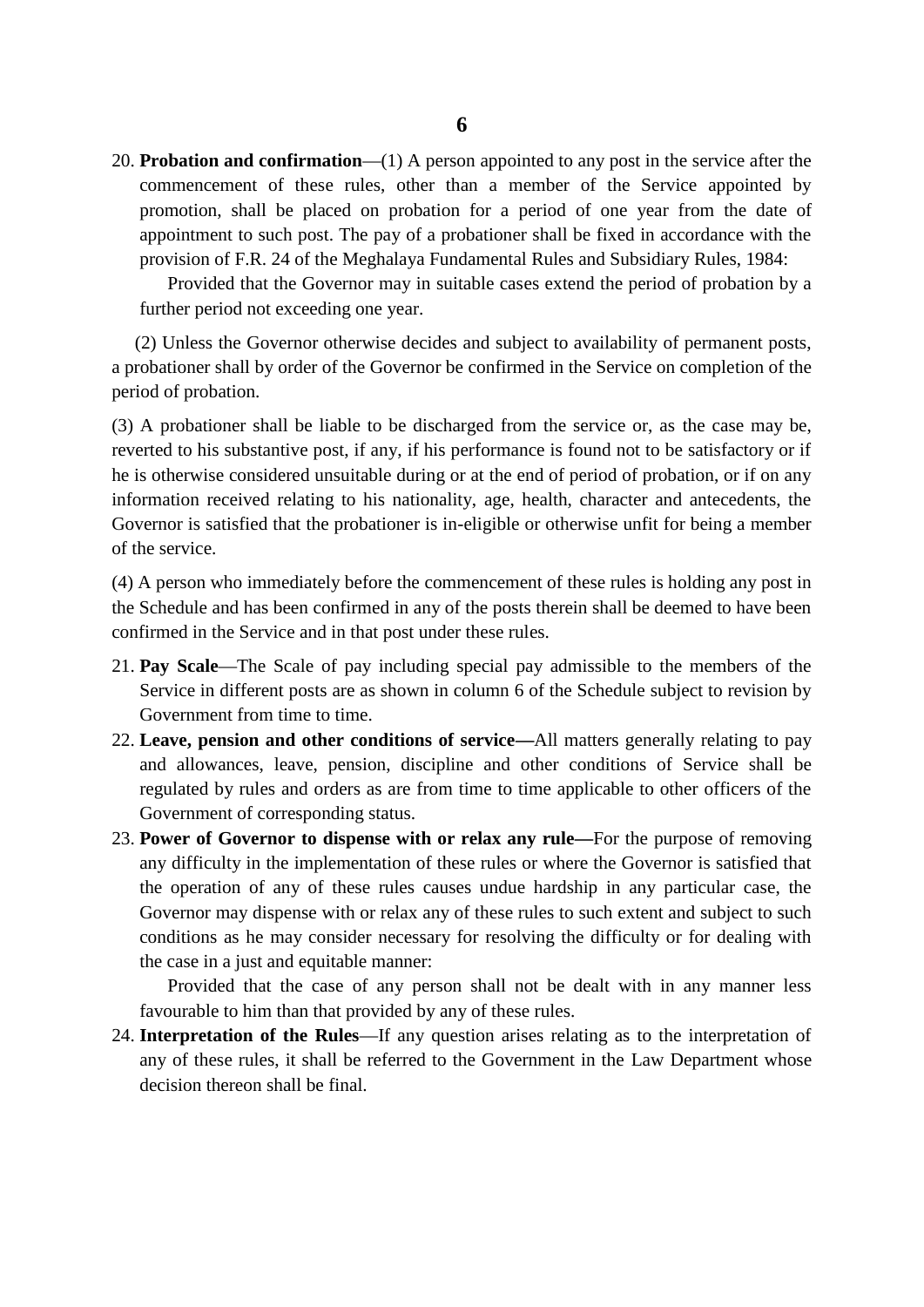25. **Repeal and Saving**—All rules, orders or notifications corresponding to and in force immediately before the commencement of these rules are hereby repealed:

Provided that all orders made or action taken under the rules, orders or notification taken under the rules, orders or notification so realed that all orders made or action taken under the rules, orders or notification so repealed or any action taken in pursuant thereto shall be deemed to have been validity made or taken under the corresponding provisions of these rules. Imade of action taken under the rufes<br>in in pursuant thereto shall be deen<br>responding provisions of these rules<br>**SCHEDULE**<br>[Rules 2, 3, 5, 19, 20 and 21]<br>ss of Posts Temp Perma To

### **SCHEDULE**

|                                |                                   | made or taken under the corresponding provisions of these rules.                                           |                 |                |                                  |                                                                                    |  |  |  |
|--------------------------------|-----------------------------------|------------------------------------------------------------------------------------------------------------|-----------------|----------------|----------------------------------|------------------------------------------------------------------------------------|--|--|--|
|                                |                                   |                                                                                                            | <b>SCHEDULE</b> |                |                                  |                                                                                    |  |  |  |
| [Rules 2, 3, 5, 19, 20 and 21] |                                   |                                                                                                            |                 |                |                                  |                                                                                    |  |  |  |
|                                | Sl.N<br>o. of<br>the<br>Post<br>S | <b>Categories of Posts</b>                                                                                 | Temp<br>orary   | Perma<br>nent  | Tota<br>1 No.<br>of<br>Post<br>S | Scale of pay                                                                       |  |  |  |
|                                | (1)                               | (2)                                                                                                        | (3)             | (4)            | (5)                              | (6)                                                                                |  |  |  |
| Grade I                        | $\mathbf{1}$                      | Remambrancer<br>Legal<br>and Secretary to the<br>Government,<br>Law<br>Department.                         | $\cdots$        | $\mathbf{1}$   | $\mathbf{1}$                     | 1,800-85-2,140-<br>Rs.<br>E.B-90-2,500<br>plus<br>special pay of Rs.<br>250 p.m.   |  |  |  |
| Grade II                       | $\overline{2}$                    | Draftsman<br>Joint<br>and<br>the<br>Secretary<br>to<br>Government,<br>Law<br>Department                    | $\mathbf{1}$    | $\dddotsc$     | $\mathbf{1}$                     | Rs. 1,600-75-1,900-<br>E.B-80-2,300<br>plus<br>special pay of Rs.<br>250 p.m.      |  |  |  |
|                                | 3                                 | Deputy<br>Legal<br>Remambrancer<br>and<br>Deputy Secretary to the<br>Government,<br>Law<br>Department      |                 | $\mathbf{1}$   | $\mathbf{1}$                     | $1,400-65-1,725-$<br>Rs.<br>E.B-75-2,100<br>plus<br>special pay of Rs.<br>200 p.m. |  |  |  |
| Grade III                      | $\overline{4}$                    | Assistant<br>Legal<br>Remambrancers<br>and<br>Under Secretaries to the<br>Government,<br>Law<br>Department | $\mathbf{1}$    | $\mathbf{1}$   | $\overline{2}$                   | Rs. 1,200-60-1,620-<br>E.B-70-1,900<br>plus<br>special pay of Rs.<br>200 p.m.      |  |  |  |
| Grade IV                       | 5                                 | Law Officers                                                                                               |                 | $\overline{2}$ | $\overline{2}$                   | Rs. 725-40-925-E.B-<br>45-1,150-E.B-50-<br>$1,650$ p.m.                            |  |  |  |

S.N. PHUKAN Secretary to the Government of Meghalaya, Law Department.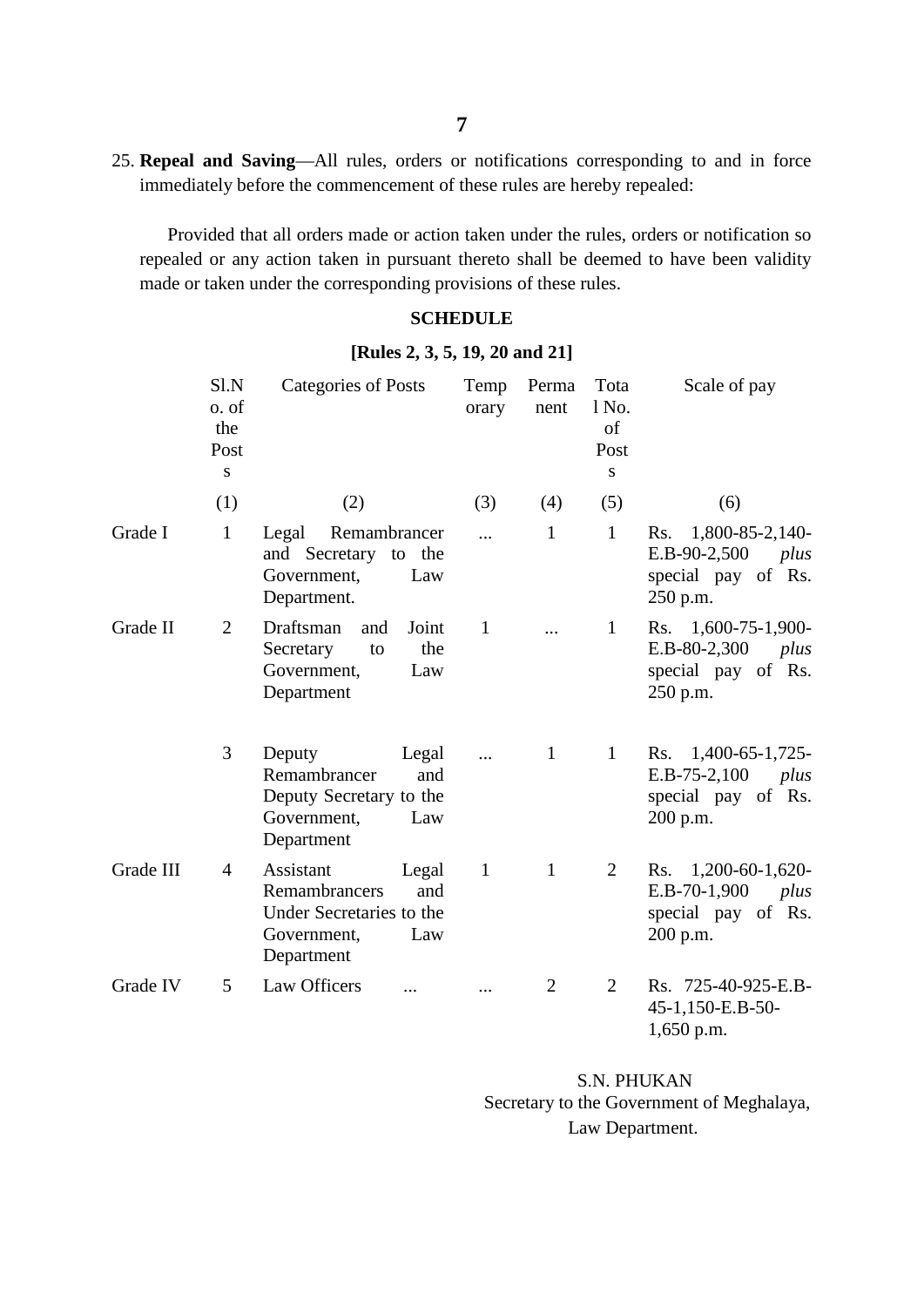## **The 18th May 1987**

**No.LJ(A)138/76/190**—In exercise of the powers conferred by the proviso to Article **309 of the Constitution of India, the Governor of Meghalaya is pleased to make the following**<br>309 of the Constitution of India, the Governor of Meghalaya is pleased to make the following<br>rules to amend the Meghalaya Leal rules to amend the Meghalaya Leal Service Rules, 1985 (hereinafter referred to as the **Principal Rules) The 18<sup>th</sup> May 1987**<br>**No.LJ(A)138/76/190**—In exercise of the powers conferred by the Constitution of India, the Governor of Meghalaya is pleased to rules to amend the Meghalaya Leal Service Rules, 1985

# **THE MEGHALAYA LEGAL SERVICE (AMENDMENT) RULES, 1987**

- 1. **Short title and commencement**—(1) These Rules may be called the Meghalaya Legal<br>Service (Amendment) Rules, 1987 Service (Amendment) Rules, 1987 THE MEGHALAYA LEGAL SERV<br>Short title and commencement—(1) The<br>Service (Amendment) Rules, 1987<br>(2) They shall come into force at once.
- 2. **Amendment of rules 23**—In the principal Rules for existing rules 23, the following shall be substituted, namely:-

"**23. Power of Governor to dispense with or relax any rule**:-The Governor if satisfied may, in the public interest or where the operation of any of these rules causes undue hardship in any particular case, dispense with or relax that rule to such extent and subject to such condition as he may consider necessary".

> D.R. RYMMAI Secretary to the Government of Meghalaya, Law (A) Department.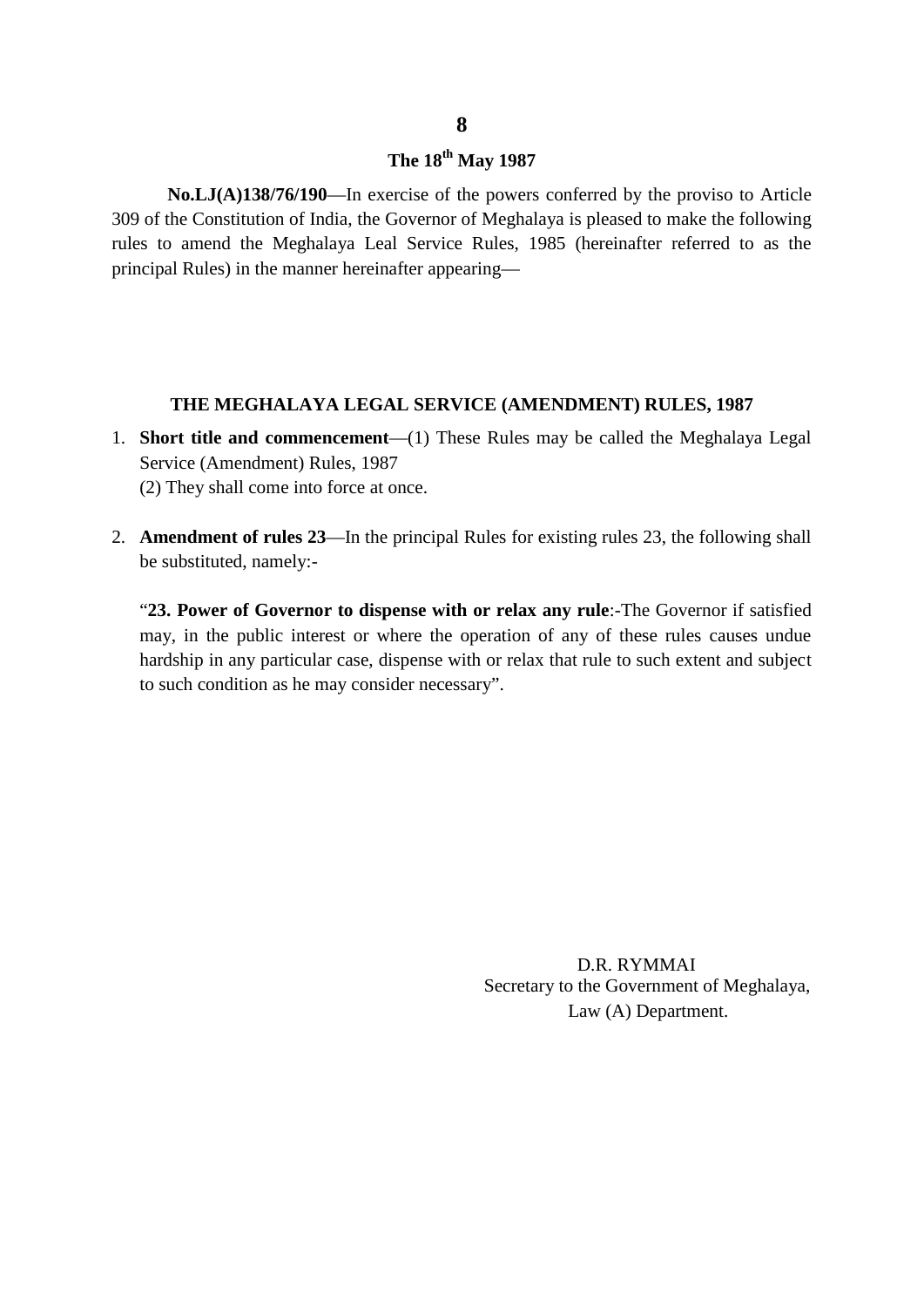### **GOVERNMENT OF MEGHALAYA** LAW (A) DEPARTMENT

 $\overline{10}$ 

y,

### **NOTIFICATION**

### Dated, Shillong the 16th February, 2015

No. LJ(A) 10/2008/8.- In exercise of the powers conferred by the proviso to Article 309 of the Constitution of India, the Governor of Meghalaya is pleased to make the following rules to amend the Meghalaya Legal Service Rules, 1985 (hereinafter referred to as the principal Rules), namely,-

### THE MEGHALAYA LEGAL SERVICES (AMENDMENT) RULES, 2015

Short title and 1. (1) These Rules may be called the Meghalaya Legal Service commencement (Amendment) Rules, 2015. (2) They shall come into force at once. Amendment of 2. In the principal rules of the existing rule 6, the words rule 6. "Draftsman and Joint Secretaries" appearing in between "amongst the" and "Law who" be substituted by the words "Senior Additional Legal Remembrancer-cum- Additional Secretary," and the word "five" appearing in between "less than" and "years" be substituted by the word "three". 3. After rule 6 the following rule 6A shall be inserted, namely,-Insertion of new rule 6A after rule 6 of the "6A. Appointment to the post of Senior Additional Legal principal rules. Remembrancer- cum- Additional Secretary, Law,-Appointment to the post of Senior Additional Legal Remembrancer -cum- Additional Secretary, Law shall be made by promotion from the Select List prepared under rule 14 from amongst the Draftsmen and Joint Secretaries Law who have rendered not less than three years of service as a Additional Legal Remembrancer and Draftsman cum Joint Secretary, law on the first day of the year in which the selection is made: Provided that if no suitable candidate is available, the Governor may fill up the post by any method considered necessary, other than by promotion, in consultation with the Commission." 4. In the principal rules of the existing rule 11, the words Amendment of "Rule 6A," shall be inserted in between the words "under" rule 11. and "Rule 7". 5. In the principal rules for the existing Schedule, the Amendment of Schedule. following Schedule shall be substituted,-

| SI.<br>No. of<br>the<br>posts | Categories of Temporary Permanent<br>posts |  |  | Total<br>No.<br>posts | Scale<br>оt<br>pay |
|-------------------------------|--------------------------------------------|--|--|-----------------------|--------------------|
|-------------------------------|--------------------------------------------|--|--|-----------------------|--------------------|

 $Contd.2$  /-